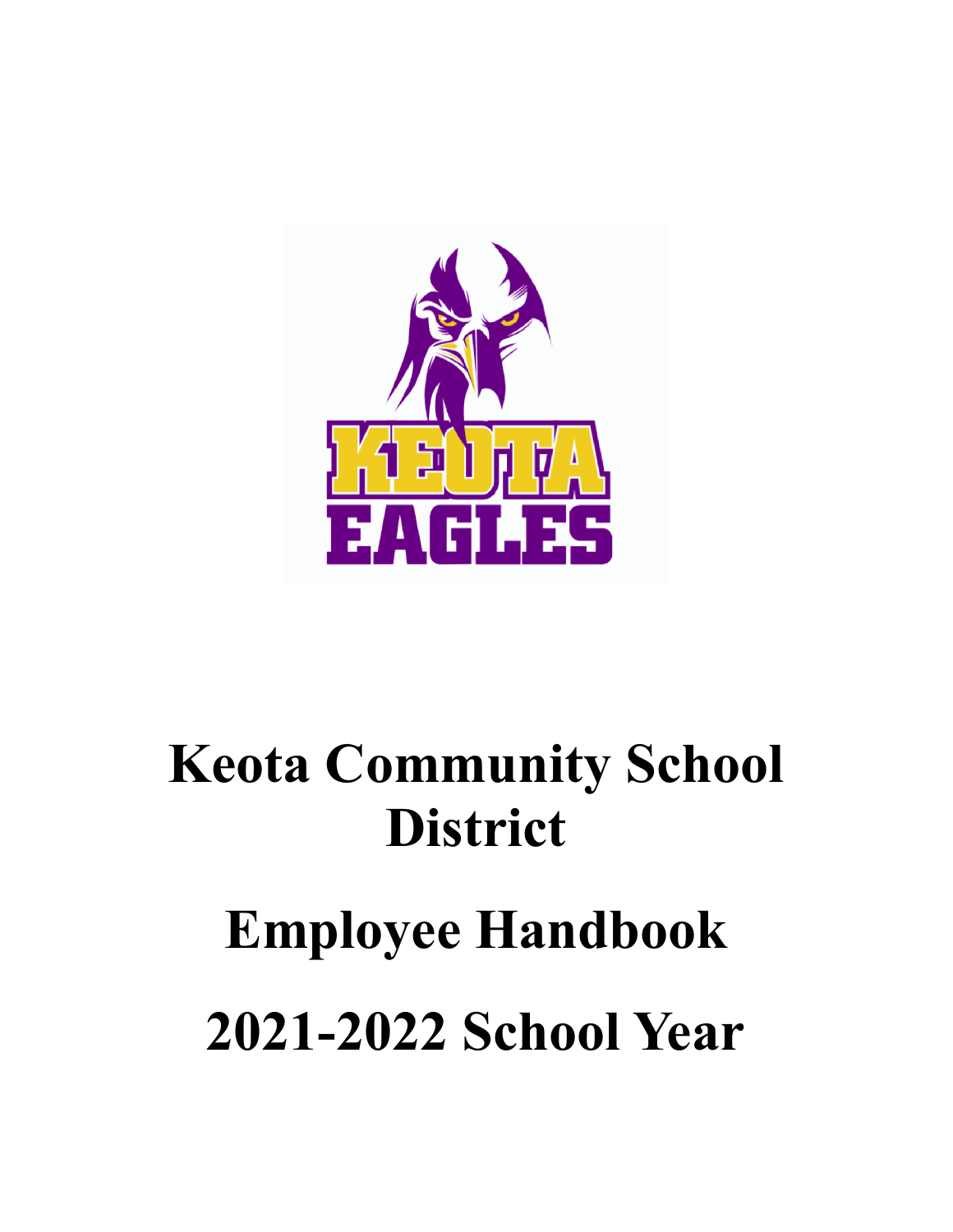# **SECTION 1 INTRODUCTION**

# **A. Applicability**

This Employee Handbook shall apply to all teachers, counselors, librarians, nurses, and all others employed in a professional capacity, except it does not apply to the superintendent, principals, non-professional employees, or any substitute employees.

# **B. Effect of Employee Handbook**

This Employee Handbook is not intended to imply any contract of employment or any contractual rights. This Employee Handbook manual does not represent a contractual obligation on the part of the Keota Community School District or its duly authorized representatives. It is each employee's responsibility to become familiar with the policies and procedures of this organization.

This Employee Handbook shall be maintained solely by the District. The Board of Directors of the Keota Community School District and/or the District's administration has the ability to interpret and imply provisions of the Employee Handbook.

# **C. Effective Dates**

This Employee Handbook shall be effective upon being approved or accepted by the Board of Directors of the Keota Community School District or its duly authorized representatives. It shall be in effect for the duration of the school year in which it was approved, unless it is modified using appropriate procedures, including providing notice to all employees covered by this Employee Handbook.

# **D. Savings Clause**

Should any section or language of this Employee Handbook be declared illegal by a court of competent jurisdiction, then that section or language shall be deleted from this Employee Handbook to the extent that it violates the law. The remaining sections and language shall remain in full force and effect.

# **E. Definitions**

- 1. The term "Board", as used in this handbook, shall mean the Board of Directors of the Keota Community School District or its duly authorized representatives.
- 2. The term "District", as used in this handbook, shall mean the Keota Community School District.
- 3. The term "employee", as used in this handbook, shall mean all teachers, counselors, librarians, nurses, and all others employed in a professional capacity.
- 4. The term shall not mean the superintendent, principals, non-professional employees, or any substitute employees.

# **SECTION 2 GRIEVANCE PROCEDURE**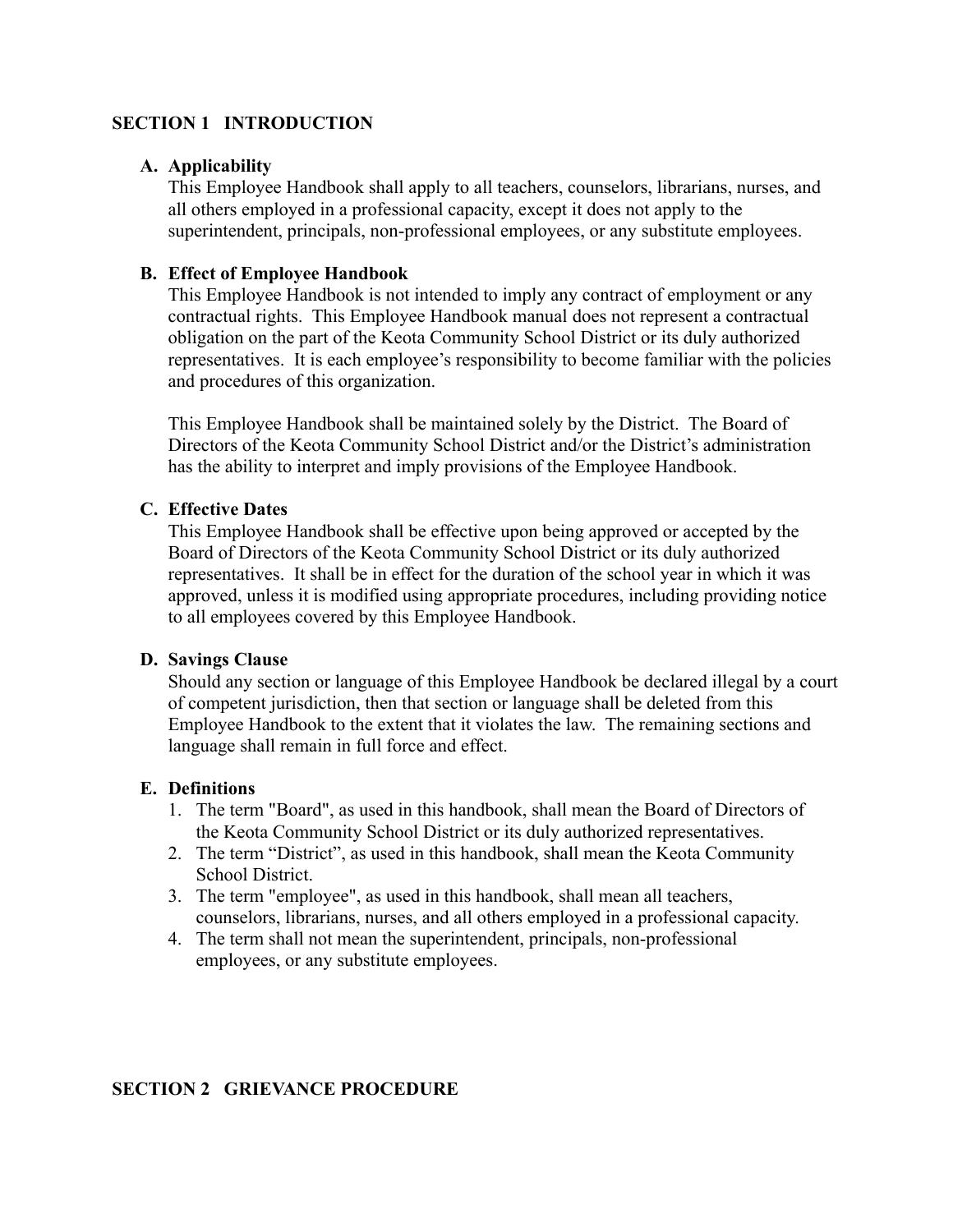- **A.** A grievance shall mean only a complaint that there has been an alleged violation, misrepresentation or misapplication of any of the specific provisions of this Employee Handbook.
- **B.** Every employee covered by this Employee Handbook shall have the right to present grievances in accordance with these procedures, and more than one (1) employee with the same grievance may join in the grievance.
- **C.** The failure of an employee to act on any grievance within the prescribed time limits will act as a bar to any further appeal, and an administrator's failure to give a decision within the time limits shall permit the grievant to proceed to the next step. The time limits, however, may be extended by mutual agreement.
- **D.** It is agreed that any investigation or other handling or processing of any grievance by the employee shall be conducted so as to result in no interference with or interruption whatsoever of the instructional program and related work activities of any employees.
- **E.** The following will be the steps of the grievance procedure:

#### **First Step**

An attempt shall be made to resolve any grievance in verbal discussion between employee and the employee's principal.

# **Second Step**

If the grievance cannot be resolved verbally, the employee shall file the grievance in writing, and, at a mutually agreeable time, discuss the matter with the principal. The written grievance shall state the nature of the grievance, shall note the specific provisions of the handbook, and shall state the remedy requested. The filling of the formal, written grievance at the second step must be within twenty (20) school days from the date of occurrence of the event giving rise to the grievance. The principal shall make a decision on the grievance with reason therefore and communicate it in writing to the employee and the Superintendent within five (5) school days after receipt of the grievance.

# **Third Step**

In the event a grievance has not been satisfactorily resolved at the second step, the employee shall file, within five (5) school days of the principal's written decision at the second step, a copy of the grievance with the Superintendent. Within ten (10) school days after such written grievance is filed, the employee and Superintendent or the Superintendent's designee shall meet to resolve the grievance. Either party may call witnesses in support of their position. The Superintendent or the Superintendent's designee shall file a decision with reasons therefore within ten (10) school days of the third step grievance meeting and communicate it in writing to the employee and the principal.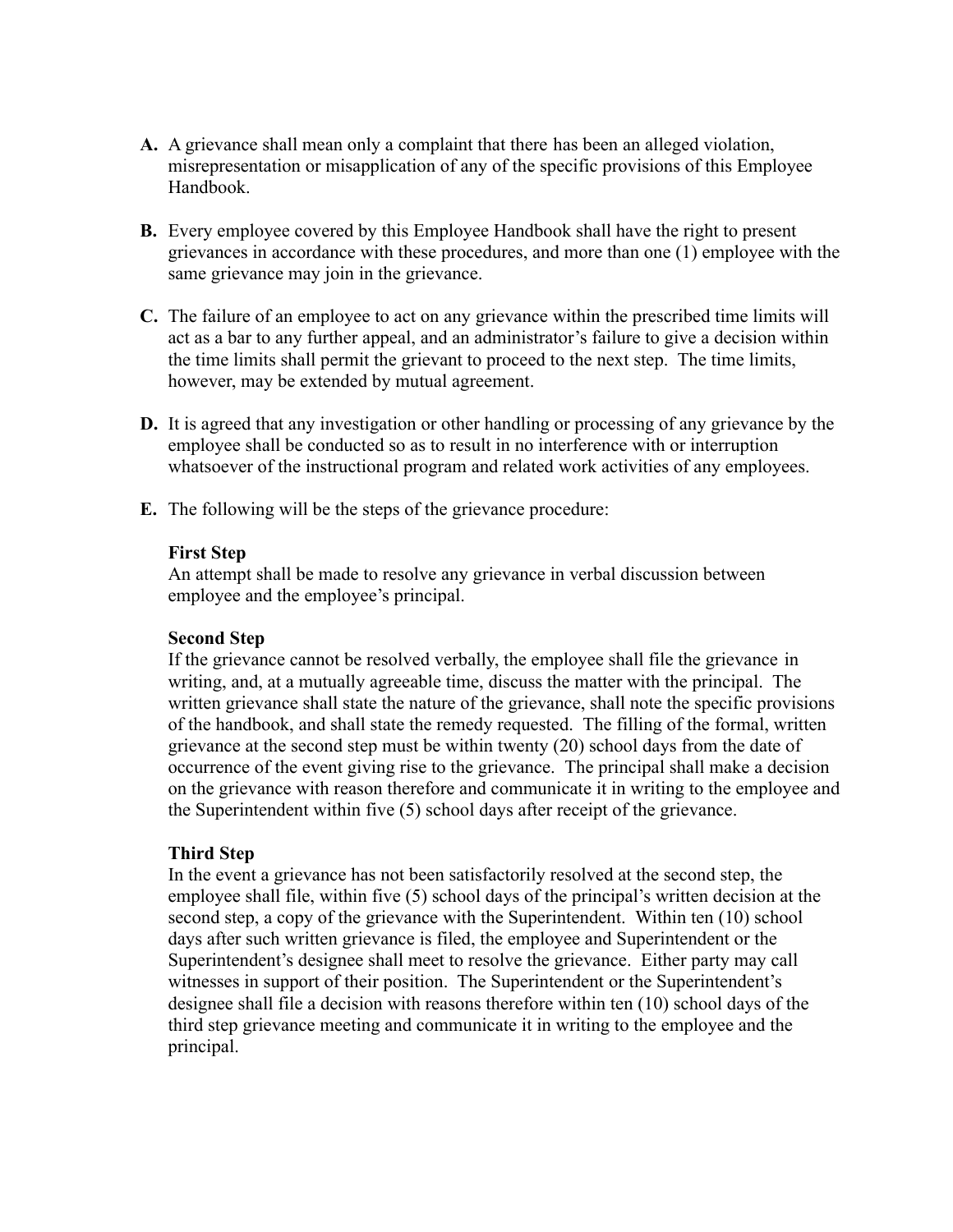- **A.** If an employee files any claim or complaint in any form other than under the grievance procedure of this Employee Handbook, then the District shall not be required to process the same claim or set of facts through the grievance procedure.
- **B.** An employee may be represented at all stages of the grievance procedure by himself/herself and/or, at his/her option, by the representative of the Association, and likewise, the principal may have another member of the administration and/or a representative present at all stages.
- **C.** All documents, communications, and records dealing with the processing of a grievance shall be filed separately from the employee's personnel file.

# **SECTION 3 LEAVES**

# **A. General Leave**

Each employee shall be allowed fifteen days of general leave with pay each year. General leave can be used for; sick days, family sick days, personal, bereavement, and adoption. The leave may be taken in half-day increments as necessary.

General leave shall accumulate to 120 days in a banked pool of accumulated leave. Accumulated banked poll leave shall be used after the 15 days of general leave is exhausted. Accumulated banked poll leave can be used as employee sick days only.

Employees may only use general leave to extend vacations and holidays when an administrator is able to verify a substitute is available. If more than two employees plan to use leave to extend vacations or holidays, administrator approval is required for the third employee and above. Advance approval from the Superintendent is needed to use general leave for more than three (3) consecutive workdays. The first ten (10) days of general leave per year require no administrative approval (unless they involve more than three (3) consecutive workdays). Beginning with the 11th day of general leave, advance administrator approval is required.

# **B. Professional Leave**

Each employee shall be credited with one (1) day professional leave with pay to be used by said employee for professional education improvement, advancement and continuing education, upon application to the building principal and approval of the Superintendent.

#### **C. Extended Leave**

Extended leave without pay may be granted to an employee for good cause on application to the District.

# **D. Family Medical Leave (FMLA)**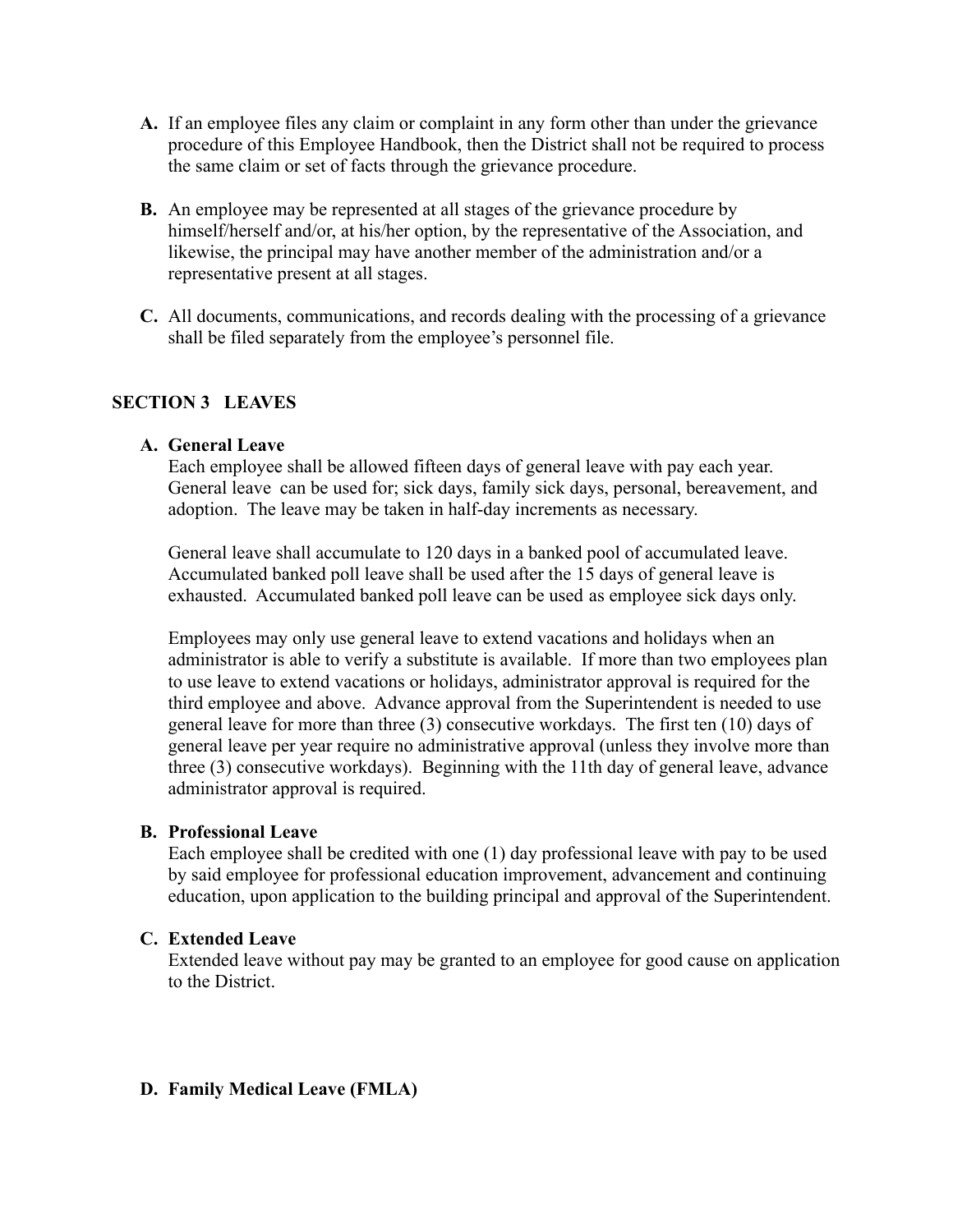Employees are entitled to family medical leave to the same extent and subject to the same terms and conditions as set forth in the Family Medical Leave Act of 1993 and the regulations implementing the Act.

# **E. Leave With or Without Pay**

When an employee wants to take leave after their personal days have been used it is at the Superintendent's discretion whether the leave will be granted.

# **SECTION 4 INSURANCE**

- A. Each employee shall receive the sum of \$776.00 per month to be used towards health insurance, dental, vision, and additional life insurance or taken as cash. Proof of group health insurance coverage is required to waive the single health insurance policy. The cost of group long term disability insurance and a \$10,000 life insurance policy will also be paid by the District for the employee. If health insurance is waived, the amount available to the employee will be \$636.00 if hired prior to 2014, and \$400.00 if hired after 2014 to be used towards dental, vision, wrap around medical plan, additional life insurance or taken as cash. The cost of group long term disability insurance and a \$10,000 life insurance policy will also be paid by the District for the employee, assuming the District can obtain an insurance carrier and subject to the carrier's requirements. All insurance benefits shall begin on the first day of the first full month of employment for new employees. Employees who cease employment with the District will have this coverage continued until the first day of work of the following year unless voluntarily terminated by the employee. The District will pay the insurance fees and taxes associated with Health Care Reform for employees only. The employee will be responsible for paying these fees for family members on their health insurance plan through the district.
- B. Employees on extended leave may pay the cost of their insurance and remain covered.

# **SECTION 5 BASIC EMPLOYMENT CONDITIONS**

# **A. School Work Year**

- a. The school work year shall be one hundred ninety-two (192) days, and the length of the day shall be from 8:00 a.m. to 4:00 p.m. However, flex time of 7:45 a.m. to 3:45 p.m. is available. An employee must choose their option at the beginning of the year and must stay for meetings if scheduled until 4:00 p.m.
- b. **Employees may be assigned duties during lunch times, when employees are assigned to noon duties, schedules shall be arranged to allow each assigned employee relief time of thirty (30) minutes to have a meal.**
- c. Part-time employees shall be provided preparation time pursuant to their employment using a six (6) period standard as the basis, and, in addition,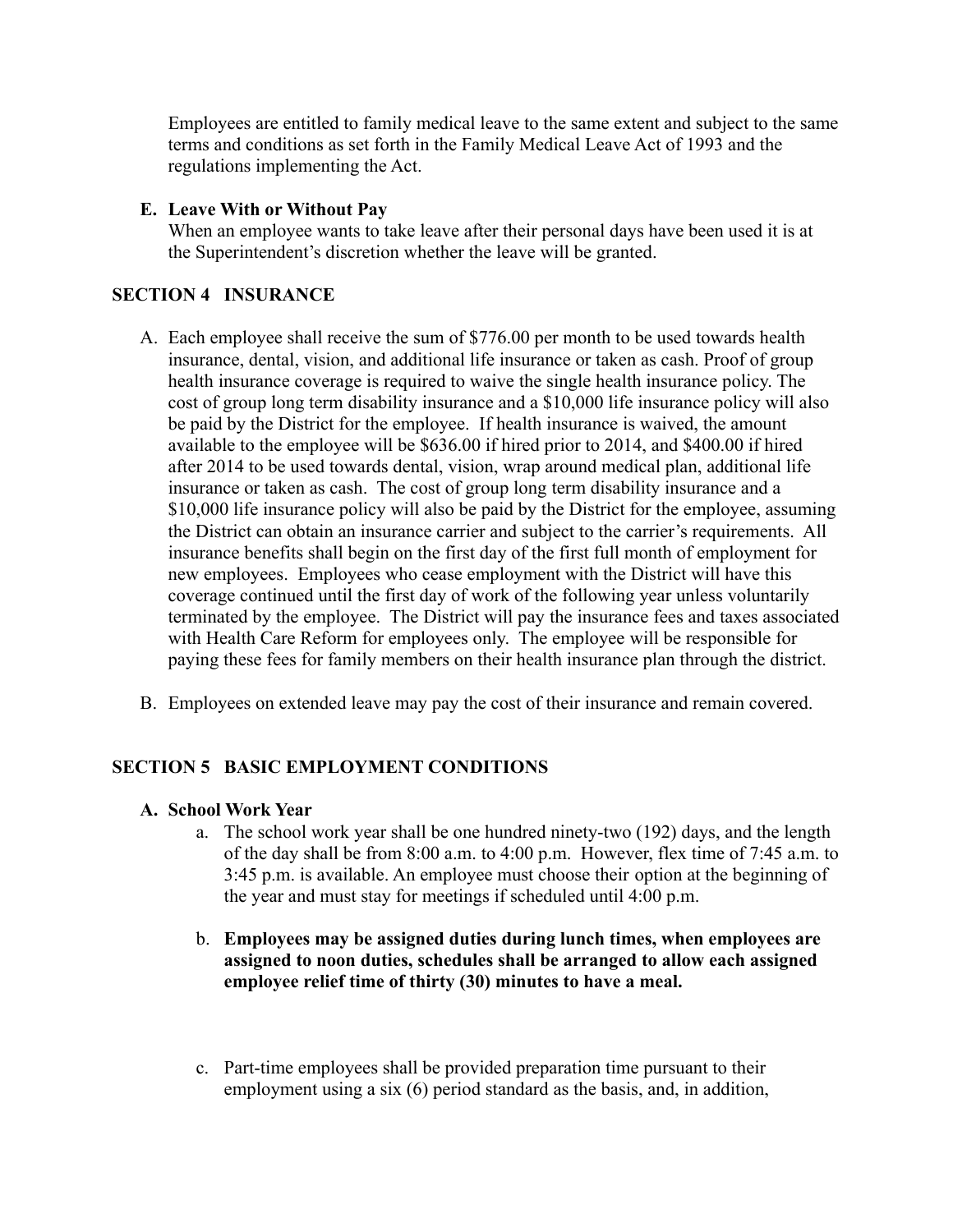proportionate preparation time equal to the time before and after the school day of a full-time employee.

# **B. Board Policy**

The District shall post an updated version of the board policy manual on the District's website.

#### **C. Transfers**

Voluntary transfers and involuntary transfers, hereinafter specified, shall not apply to extra-curricular or extra duty assignments and shall apply to change in grades and subject assignments or transfer to another building.

# **D. Voluntary Transfers**

Employees who desire to transfer may file a written statement of such desire with the Superintendent. Such statement shall include the grade and/or subject to which the employee desires to be assigned and the school or schools to which the employee desires to be transferred, in order of preference. Such request for transfer and reassignments for the following year shall be submitted not later than April 15 each year, and the employee shall be notified and consultation shall occur prior to contract issuance, if possible.

The determination as to voluntary transfers shall be made on the basis of certification, academic preparation, and seniority. The Superintendent shall post all openings on the District website and send openings to employees that have email addresses on file in the District office. Openings shall be posted for at least five (5) days prior to the position closing.

#### **E. Involuntary Transfers**

Involuntary transfers shall be on the basis of seniority, certification, and academic preparation and shall not be made for arbitrary or capricious reasons, and only after consultation with the employee who shall be furnished the written reasons and notification to the Association.

#### **F. Seniority**

Seniority will be determined by the number of years in the District. Where an employee has been employed in the District, left and returned, the employee's seniority will be determined by counting all uninterrupted years in the District up to four, plus the most recent four years continuous experience, and shall not be retroactive. An employee laid off for staff reduction shall not lose seniority for one year for purposes of reemployment only.

# **G. Reduction in Staff**

Staff reduction will be based on certification, evaluation, academic preparation, extra duty assignments, and seniority. All other things being equal, seniority shall prevail. If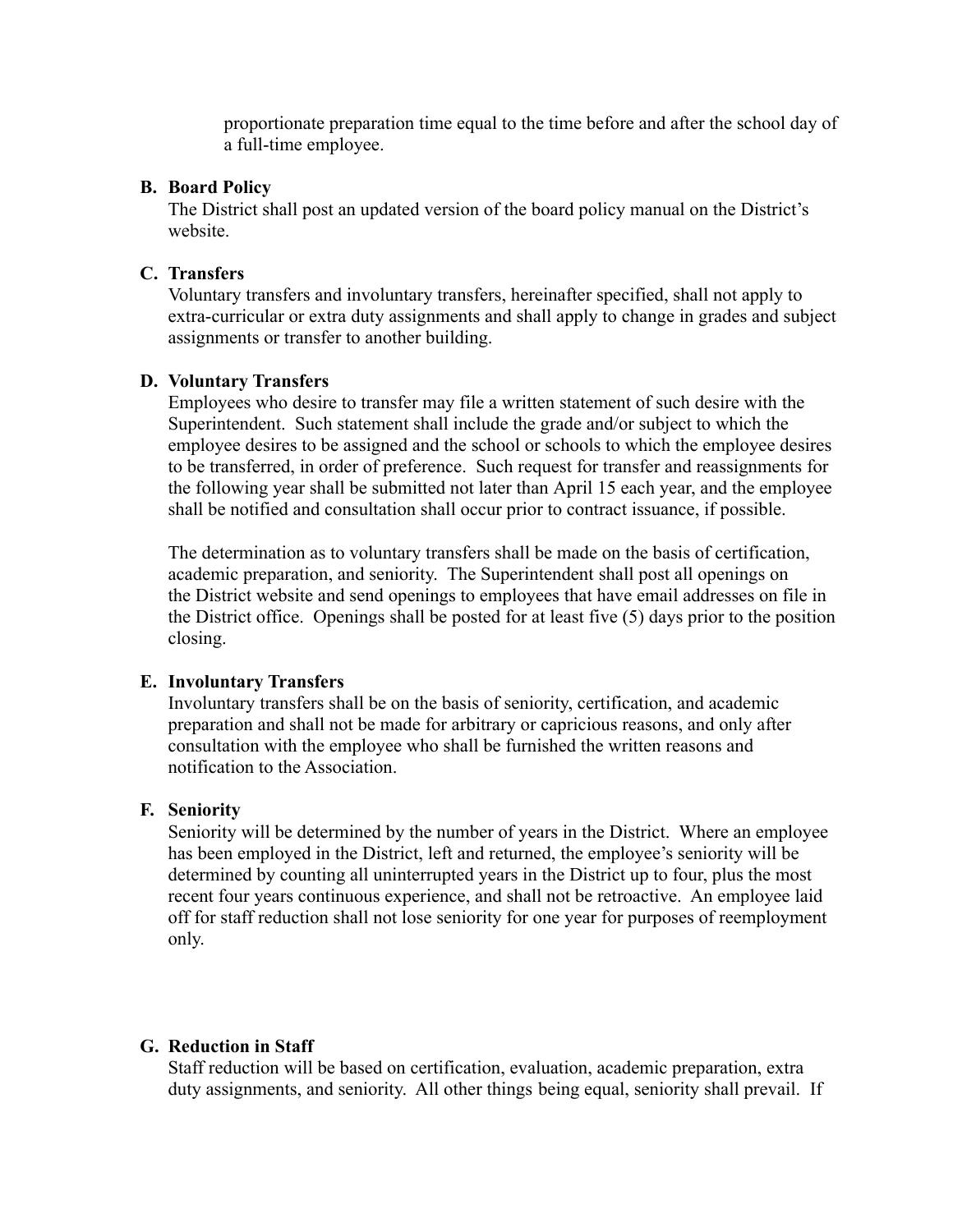reemployed within one year of staff reduction, an employee shall retain sick leave and other benefits accrued prior to lay-off. An employee reduced shall have the right to recall not exceeding one year.

# **H. School Calendar**

The Association and employees shall be notified in advance of the presentation to the District of the proposed school calendar. The decision of the District on the school calendar shall be final. The adopted school calendar shall be furnished to the Association and employees, and the Association should have the right to appear before the District Board and make a presentation in regard to the proposed calendar. A calendar committee will be formed with members including employees, support staff, community, and administration.

# **SECTION 6 WAGES AND SALARIES**

# **A. Salary**

If a salary increase is negotiated, each employee will receive the same dollar amount towards their salary.

# **B. Educational Requirements**

Employees without a degree shall earn six semester hours every three years. Employees with a degree shall be required to meet the requirements of continued education as specified by the State Department of Public Instruction. Any employee not complying with the above shall have their salary frozen until the year following compliance.

# **C. Credit for Experience**

Each new employee shall receive full credit up to and including the fifth year of any previous outside teaching experience in a duly accredited school upon initial employment within the last eight years of teaching. The employee may, at the discretion of the Board, also receive more than five and up to and including ten years credit for previous outside teaching experience or other experience.

# **D. Educational Lanes**

Employees who move from one educational lane to a higher educational lane shall receive a one time salary increase of \$ 1,500. Evidence of additional educational credit must be filed with the Superintendent no later than five days after the beginning of the second year. Hours beyond the B.A. will be granted with the following guidelines:

- 1. Any graduate course taken to prepare for a current teaching or coaching assignment.
- 2. Any course taken to prepare for a new assignment or assignment change.

The Superintendent may approve any hours other than the above at the Superintendent's discretion.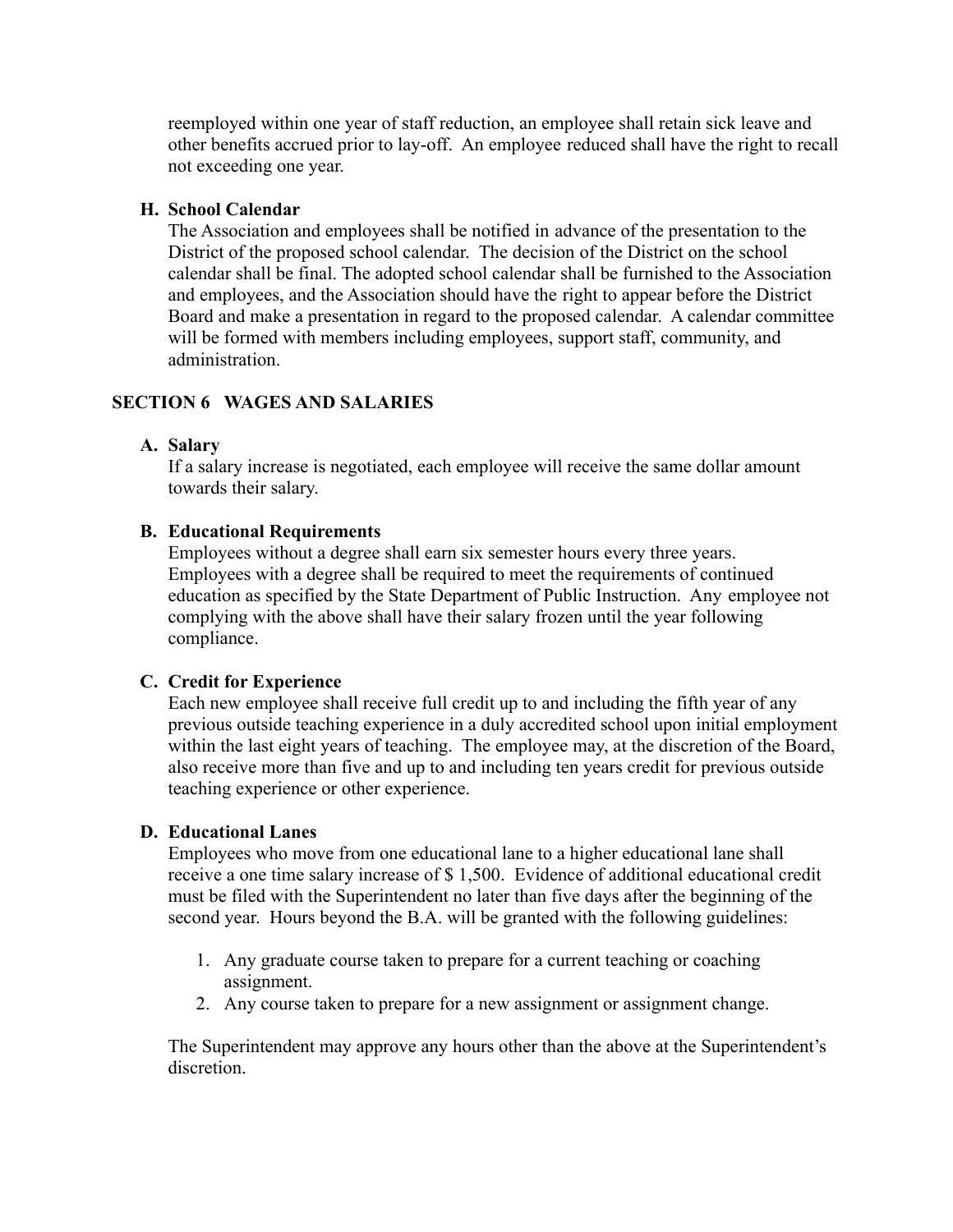A B.A. plus twenty four educational attainments must be accompanied by a degree plan in the area of the teaching assignment.

The above requirement of a degree plan in the area of teaching assignment will not be required for courses taken for BA+24 lane placement. However, for MA lane placement the degree must be in the area of teaching assignment except that an MA in Education or Administration will be allowed. The Superintendent may make other exceptions in the Superintendent's sole discretion.

# **E. Qualification for Position**

Qualification for any position shall be determined through certification.

# **F. Family Benefits**

Full-time employees, their spouses, and their children from birth through high school graduation shall be given free admission to all District events. Following high school graduation, children who are not pursuing a post-secondary education will pay the adult admission price beginning the fall after high school graduation. Children who are pursuing a post-secondary education will continue to be admitted to all school events free of charge until they reach the age of 21.

# **G. Payday**

Payday shall be the fourth day of the month beginning in September. Each employee will have the employee's paycheck direct deposited in the financial institution of the employee's choice. If the fourth falls on a weekend or a holiday, payday will be on the Friday before or the day before the holiday. The contract will be paid over 12 months, September through August.

# **H. Extra Duties**

Employees may be assigned from three to five extra duties during the school year. These duties (and others assigned) shall be paid at a rate of \$20.00 per event: ticket taking, line judging, scouting, keeping clocks and scoreboards, working at cross country and track meets, supervising dances, working at junior class chili supper, working at Homecoming events, Honors Tea, Open House, Parents' Night, Parents' Meeting, and elementary concerts.

# **I. National Board Certification**

Employees who earn National Board Certification will receive 5 annual payments of \$1000, for a total of \$5000.

# **SECTION 7 EVALUATION PROCEDURES**

# **A. The Evaluation Procedure**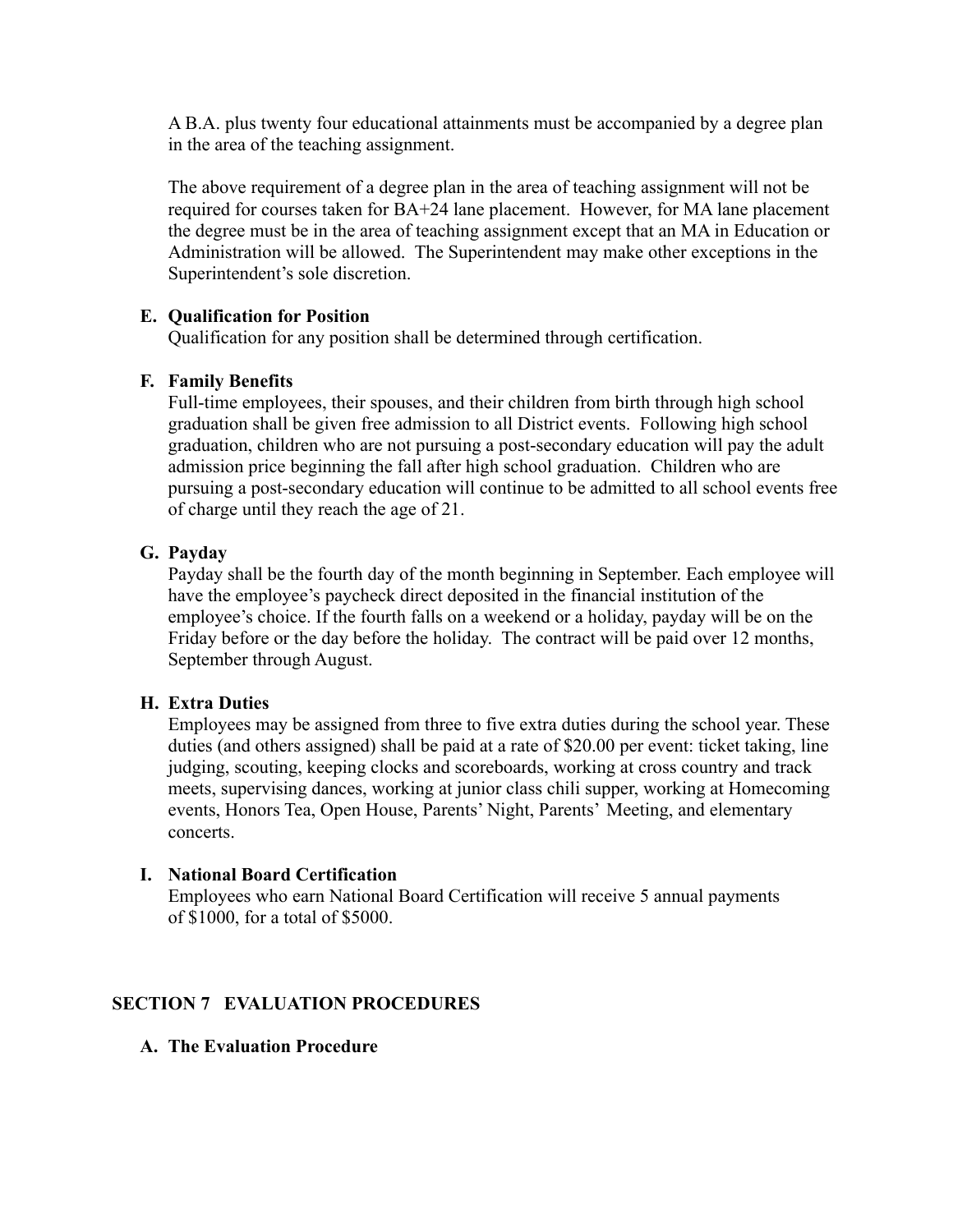The evaluation procedure for District employees will follow a three-step cycle. All employees will enter the cycle steps according to years of experience and placement by the administration. New employees (not in the mentoring program) hired by the District will automatically be placed at the administrator's discretion. Employees will rotate through the cycle in successive order.

# **Step 1: Beginning Employees (in the mentoring program)**

Beginning employees will be at Step 1 for two years. A formative evaluation will be done at the end of the first year. A comprehensive evaluation will be completed at the end of the second year.

Observations: A first semester observation will be followed by a conference with the evaluator. If necessary, a second semester observation may be done, followed by a conference with the evaluator. Walk-through observations may be done throughout the school year. Employees may choose to complete the optional Pre-Observation Form and give it to the evaluator. Comprehensive evaluations will be included in the employee's personnel file. Recommendations for licensure will be made to the Iowa Department of Education upon successful completion of the evaluation.

# **Step 1: Career Employees**

A comprehensive evaluation will be completed by the end of the school year.

Observations: An observation will be followed by a conference with the evaluator. If necessary, a second observation may be done, followed by a conference with the evaluator. Walk-through observations may be done throughout the school year. Employees may choose to complete the optional Pre-Observation Form and give it to the evaluator. Comprehensive evaluations will be included in the employee's personnel file.

**Steps 2 and 3:** The Individual Career Development Plan will be turned into the evaluator and approved by September 30. Forms will be included in employee's personnel file. Year-end performance review of plan will be completed by the employee and turned in for review by the evaluator. Forms to be included in the employee's personnel file. Walkthrough classroom observations may be done to assess progress of plan.

**Supportive Assistance**: The evaluator will meet with the employee to design an individualized assistance plan as soon as concerns arise. Progress forms will be completed by the employee and evaluator in a timely manner as determined by both parties in the assistance plan. The final summary form will be completed by the employee and evaluator as determined by the assistance plan.

# **B. Notification of comprehensive evaluation**

Employees shall be notified of formal observations prior to the evaluator's visitation. Walkthrough observations may occur unannounced.

# **C. Evaluation conferences**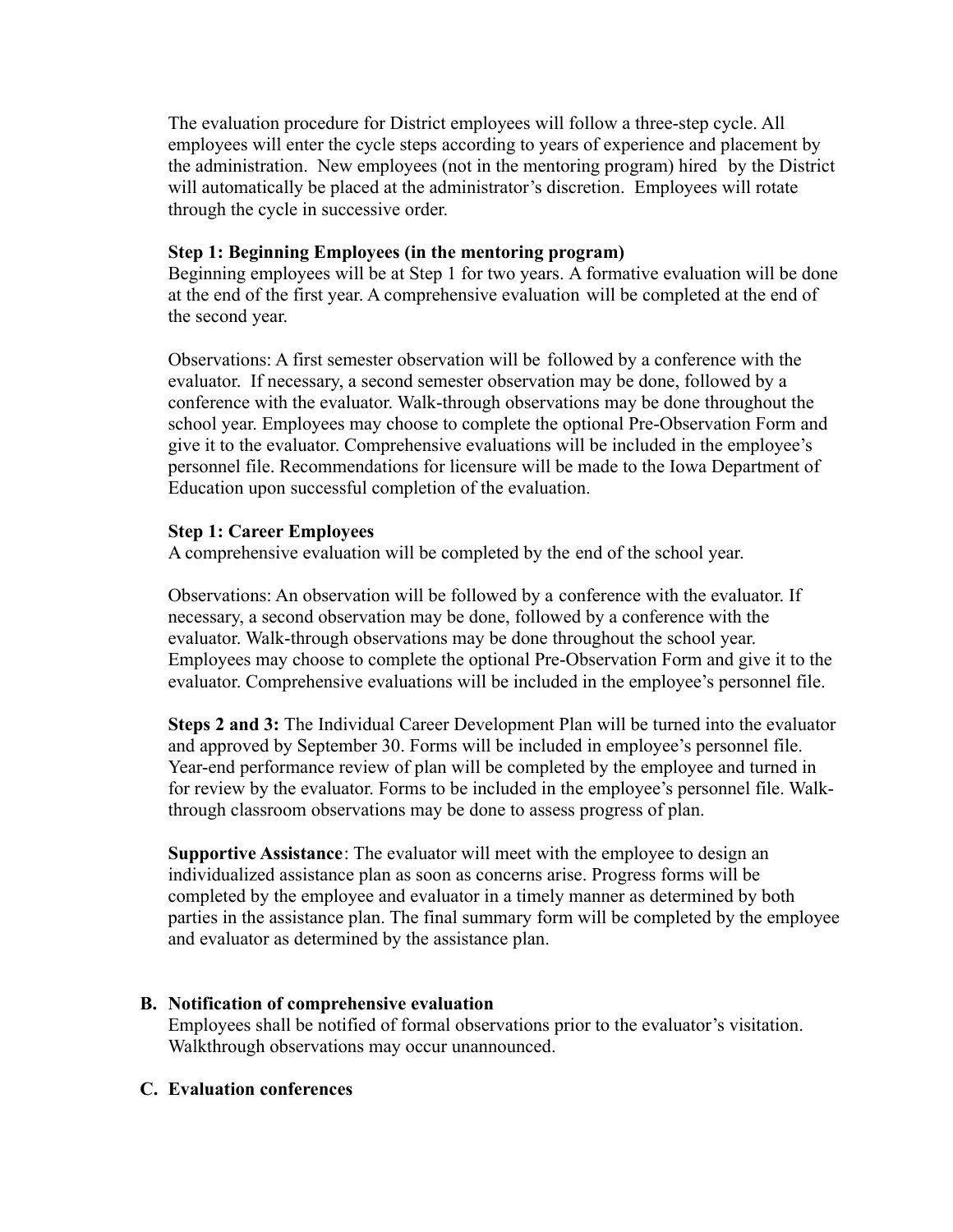All formative and comprehensive evaluation observations shall be followed by a conference within ten working days. The optional response shall be made within ten working days of the conference.

# **D. Grievance of Evaluation**

Evaluations shall be fair and accurate. An evaluation may be challenged through the grievance procedure if arbitrary or capricious and if the evaluation is a basis for denial of any salary or fringe benefit or is the basis for altering an employee's status with the District.

# **E. Written complaints**

If a complaint written by an administrator is placed in an employee's personnel file, a copy shall be promptly given to the employee. The employee shall have ten working days from the receipt of the copy to make a written response which shall also be placed in the file.

# **SUPPLEMENTAL PAY SCHEDULE**

| Activity                           | <b>Percent of Vertical</b><br><b>B.A Location</b> |
|------------------------------------|---------------------------------------------------|
| Major Sport (Football, Basketball) | 11.5%                                             |
| Major Sport (Volleyball)           | 10.5%                                             |